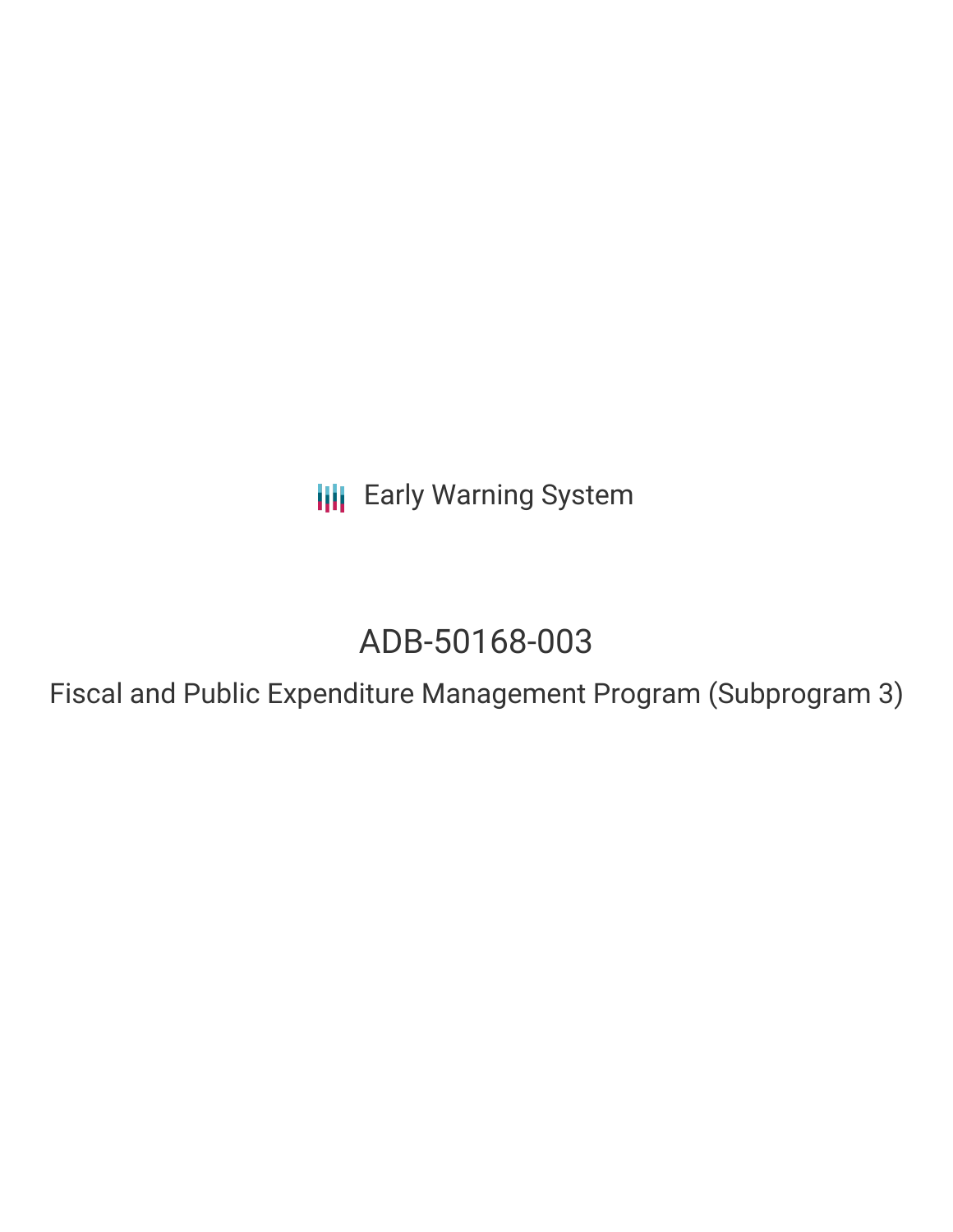

# **Quick Facts**

| <b>Countries</b>               | Indonesia                               |
|--------------------------------|-----------------------------------------|
| <b>Specific Location</b>       | Nation-wide                             |
| <b>Financial Institutions</b>  | Asian Development Bank (ADB)            |
| <b>Status</b>                  | Approved                                |
| <b>Bank Risk Rating</b>        | C                                       |
| <b>Voting Date</b>             | 2019-10-25                              |
| <b>Borrower</b>                | Government of the Republic of Indonesia |
| <b>Sectors</b>                 | Law and Government                      |
| <b>Investment Type(s)</b>      | Loan                                    |
| <b>Investment Amount (USD)</b> | \$500.00 million                        |
| <b>Loan Amount (USD)</b>       | \$500.00 million                        |
| <b>Project Cost (USD)</b>      | \$1.053.70 million                      |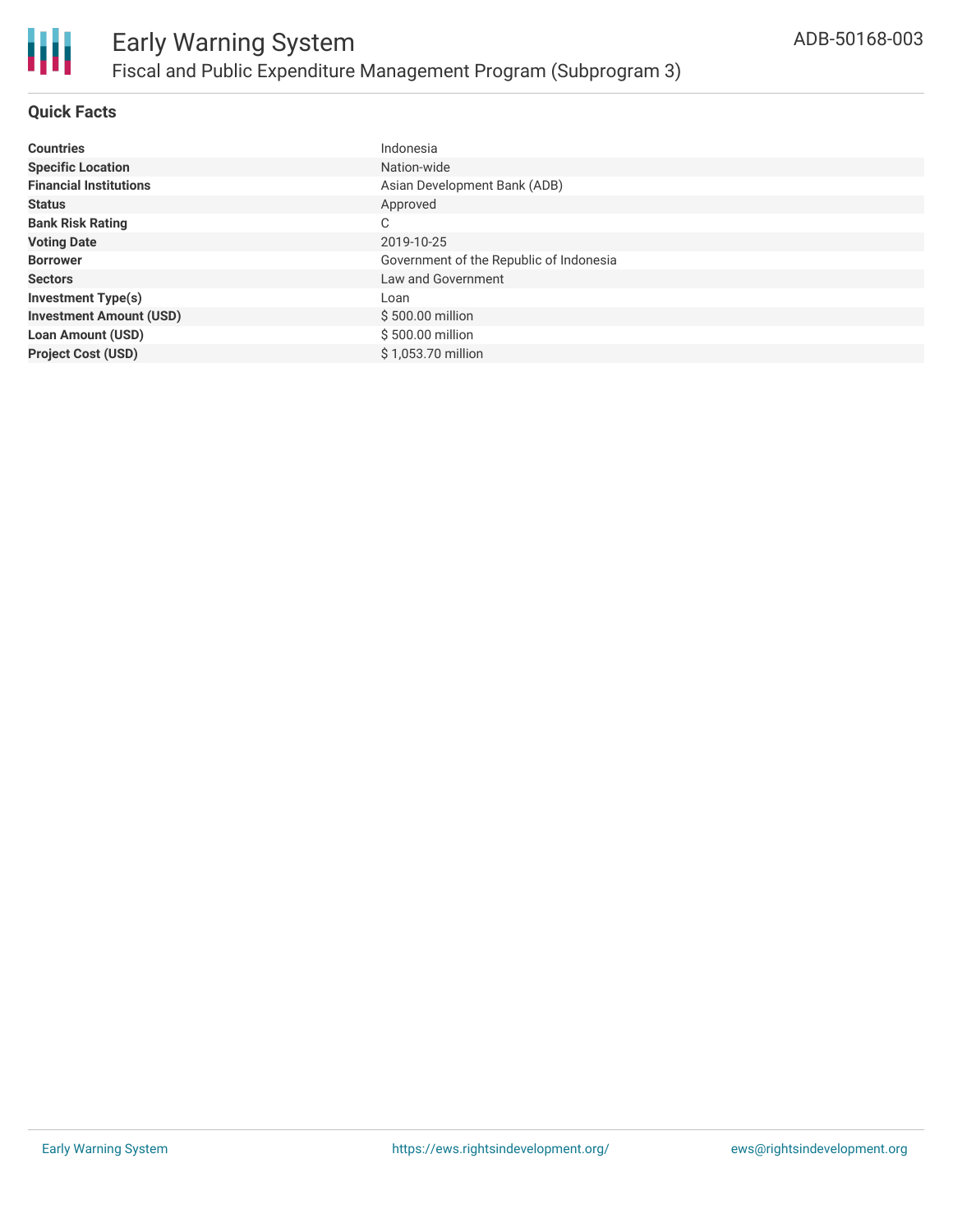

# **Project Description**

According to the bank document, the program aims to improve the quality of government budget on health, education, social protection and infrastructure, and is consistent with the government's reform priorities to:

(i) align the medium-term expenditure with the National Medium Term Development Plan 2015 2019 (RPJMN 2015 2019) and the Sustainable Development Goals (SDGs);

- (ii) enhance the national public expenditure system; and
- (iii) improve fiscal transfers and spending for better service delivery at the subnational government level.
- The proposed subprogram is aligned with the operational priorities in ADB Strategy 2030 to:
- (i) address poverty and reduce inequality,
- (ii) strengthen governance and institutional capacity and
- (iii) accelerate progress on gender equality.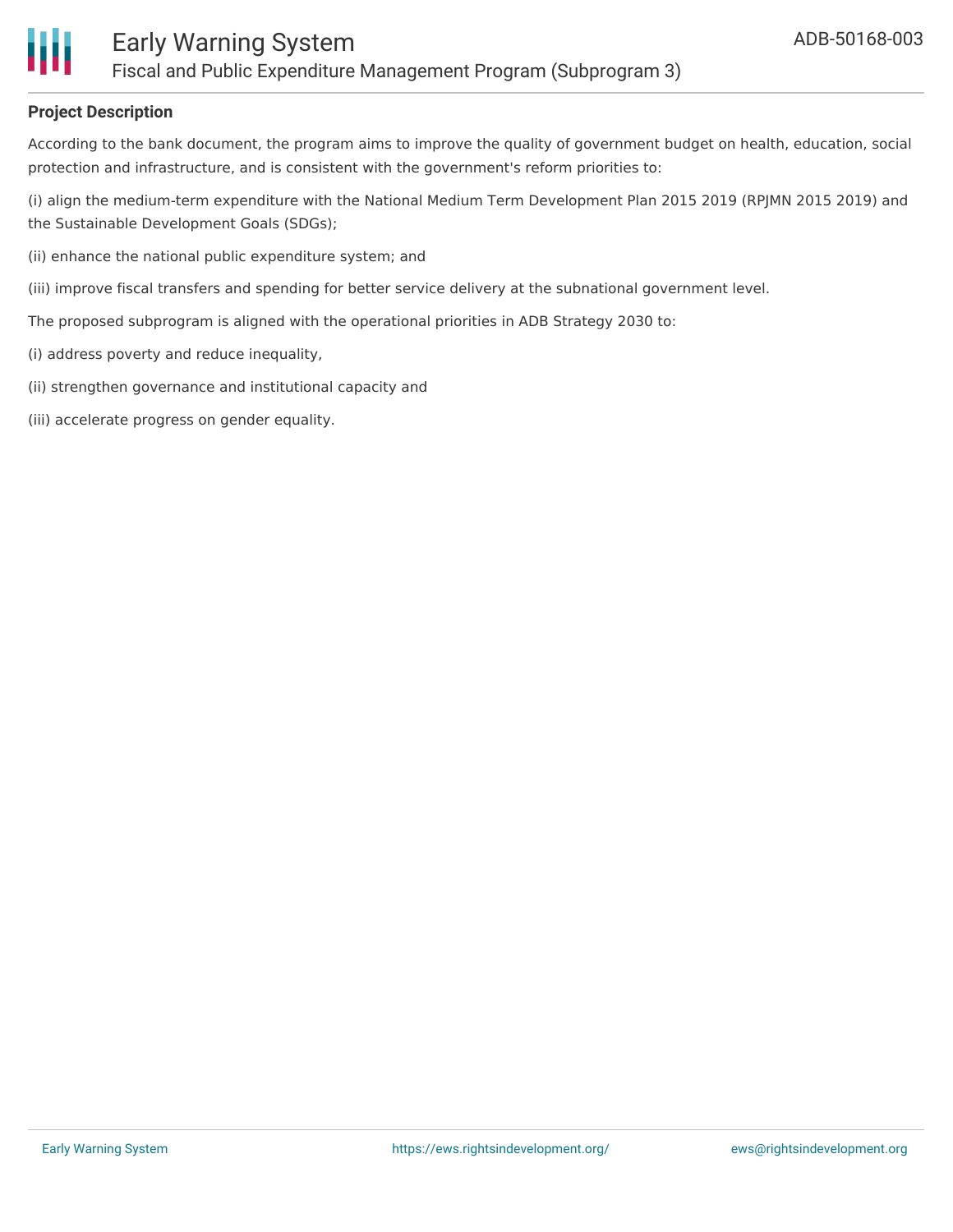

## **Investment Description**

Asian Development Bank (ADB)

**Ordinary capital resources (ADB)** US\$ 500.00 million

**KfW Bankengruppe US\$ (non-ADB)** 553.70 million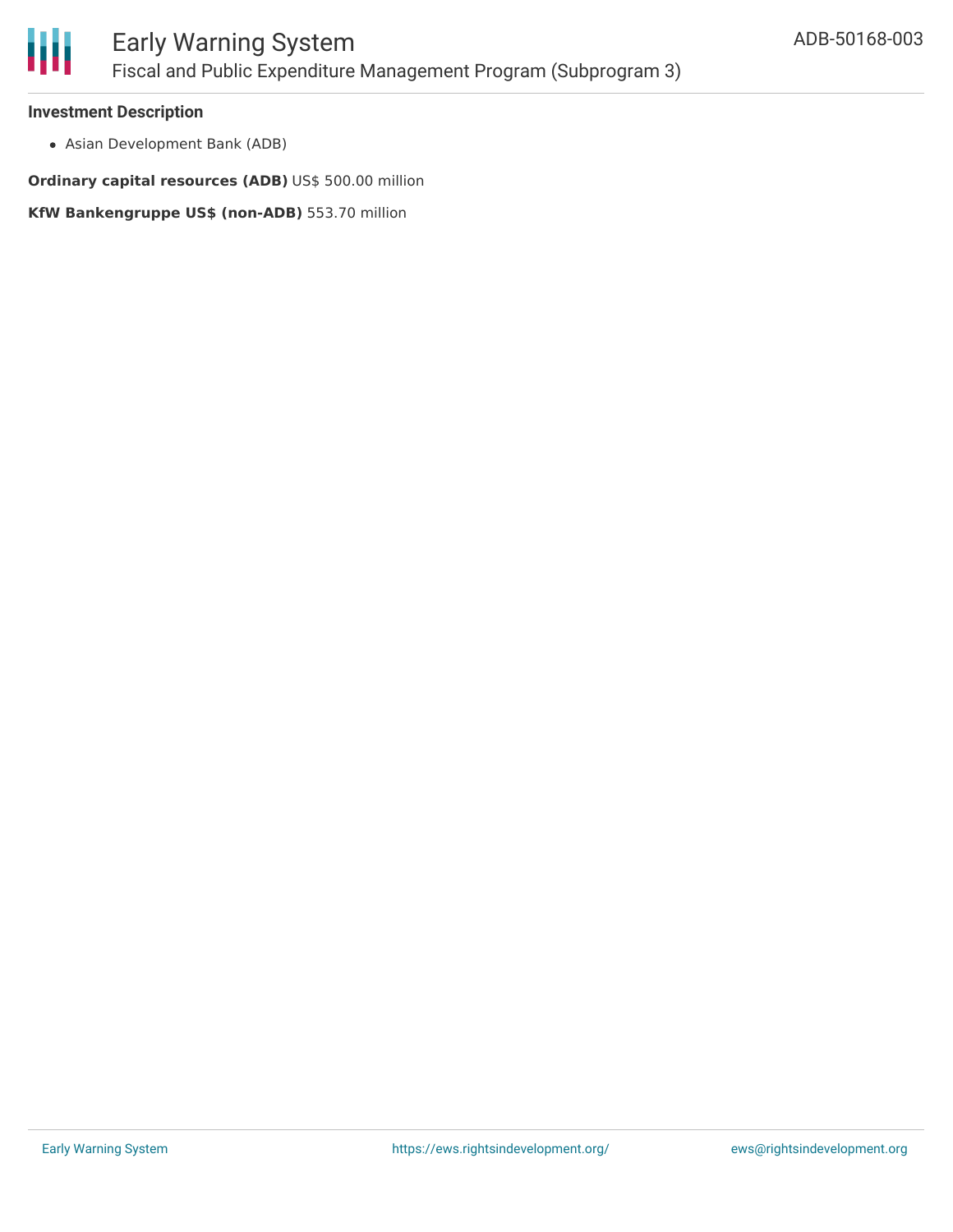# **Contact Information**

**Executing Agencies**

# **Fiscal Policy Office-Ministry of Finance**

Fiscal Policy Office-Ministry of Finance Gedung RM Notohamiprojo, 8th floor Jl. DR. Wahidin No. 1 Jakarta, Indonesia

\*There is no further information being disclosed at this stage of the project\*

# **ACCOUNTABILITY MECHANISM OF ADB**

The Accountability Mechanism is an independent complaint mechanism and fact-finding body for people who believe they are likely to be, or have been, adversely affected by an Asian Development Bank-financed project. If you submit a complaint to the Accountability Mechanism, they may investigate to assess whether the Asian Development Bank is following its own policies and procedures for preventing harm to people or the environment. You can learn more about the Accountability Mechanism and how to file a complaint at: http://www.adb.org/site/accountability-mechanism/main